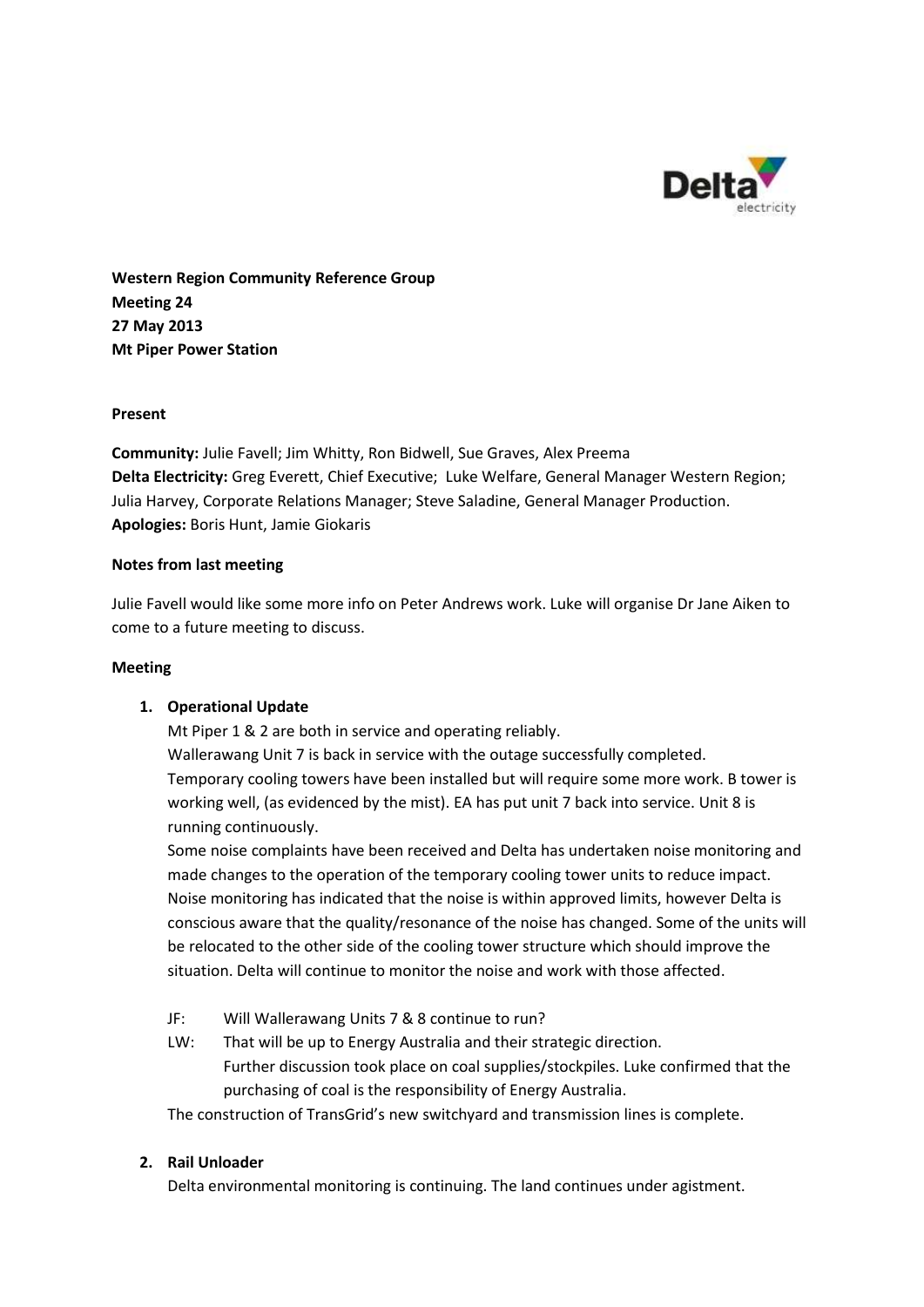# **3. Water Management**

Oberon Dam is at 85% and the Delta total active storage is 95%. Delta is pleased with the level of water supplies.

## **4. Western Water Treatment Projects**

Work is continuing on the water treatment projects, with the tenders closing early June 2013. The project will be implemented. WW Units 7 & 8 RO connection is in operation. To achieve our licence requirements we need to use less mine water, however alternate water from Fish River is probably not the best use of good water. Delta is looking at ways that it can maximise mine water usage whilst maintaining water quality.

- JF: Are the readings the same?
- LW: Volume of blowdown water will reduce as we are recycling water. We are currently installed new measuring devices. The water from Unit 8 is more diluted. Graphs and data explaining this will be presented to the next meeting.

### **5. Western Community Assets**

Luke gave an update on the Western assets that are accessed and utilised by the community. Some good outcomes have been achieved and finalised prior to the sale of Western stations. Long term leases for Lake Lyell and Lake Wallace have been approved by Lithgow Council. The license agreement for Delta Park has been negotiation with the Lithgow Rangers Soccer Club with the support of Lithgow Council.

State Fisheries have the Access Agreement for Thompsons Creek Dam and we are waiting for it to be signed by them.

### **6. Environment Projects**

A staff activity day was held with 14 staff volunteering to plant native trees and shrubs at Lake Wallace. The environmental volunteering was held with the support of the Hawkesbury Nepean Catchment Management Authority. The planting followed eradication of willows at the Lake. Over 500 native species were planted on the day and it was a great success despite the pea soup fog.

Luke confirmed that both trees and shrubs were planted, with the shrubs providing for perching birds.

### **7. NSW Energy Reform**

A presentation was delivered with information on the NSW Energy Reform process and the current sale activities for Delta's Western Assets.

The bidder data room is still open and workshops are continuing between the parties. Various independent reports and audit processes have taken place. All staff at site are being transferred to the new owner.

Discussion took place around the process of binding offers, negotiations and agreement signing and the broad timeframes as well as coal supplies, employment guarantees and any possible future impacts in the region.

### **General Business**

Julie Favell: She will shortly put in a submission for some sponsorship for a local respite care service. A question was raised in relation to the new owner and opportunities for pilot solar plants and new industry/manufacturing opportunities.